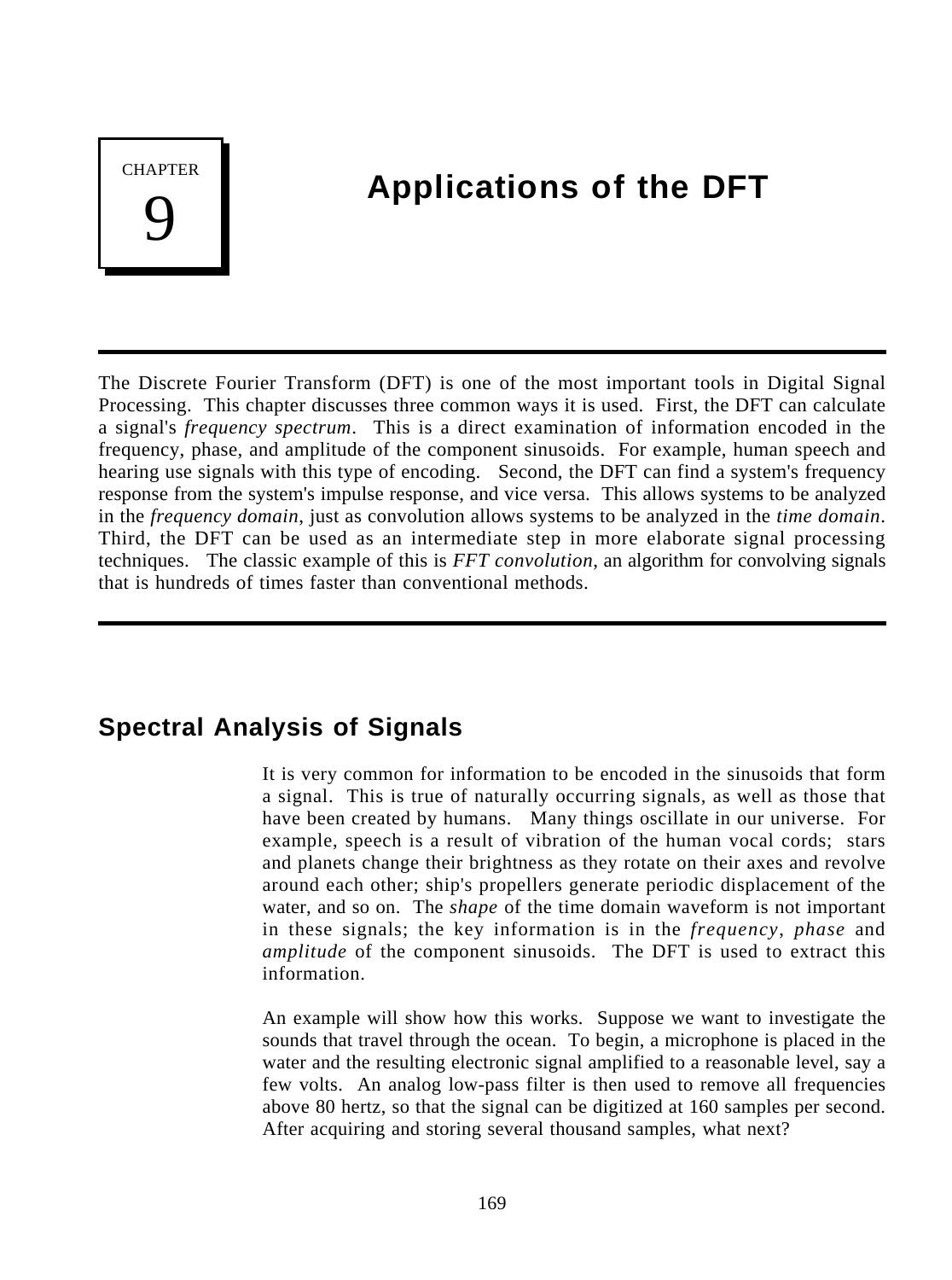The first thing is to simply *look* at the data. Figure 9-1a shows 256 samples from our imaginary experiment. All that can be seen is a noisy waveform that conveys little information to the human eye. For reasons explained shortly, the next step is to multiply this signal by a smooth curve called a **Hamming** window, shown in (b). (Chapter 16 provides the equations for the Hamming and other windows; see Eqs. 16-1 and 16-2, and Fig. 16-2a). This results in a 256 point signal where the samples near the ends have been reduced in amplitude, as shown in (c).

Taking the DFT, and converting to polar notation, results in the 129 point frequency spectrum in (d). Unfortunately, this also looks like a noisy mess. This is because there is not enough information in the original 256 points to obtain a well behaved curve. Using a longer DFT does nothing to help this problem. For example, if a 2048 point DFT is used, the frequency spectrum becomes 1025 samples long. Even though the original 2048 points contain more information, the greater number of samples in the spectrum dilutes the information by the same factor. Longer DFTs provide better frequency resolution, but the same noise level.

The answer is to use more of the original signal in a way that doesn't increase the number of points in the frequency spectrum. This can be done by breaking the input signal into many 256 point *segments*. Each of these segments is multiplied by the Hamming window, run through a 256 point DFT, and converted to polar notation. The resulting frequency spectra are then *averaged* to form a single 129 point frequency spectrum. Figure (e) shows an example of averaging 100 of the frequency spectra typified by (d). The improvement is obvious; the noise has been reduced to a level that allows interesting features of the signal to be observed. Only the *magnitude* of the frequency domain is averaged in this manner; the *phase* is usually discarded because it doesn't contain useful information. The random noise reduces in proportion to the *square-root* of the number of segments. While 100 segments is typical, some applications might average *millions* of segments to bring out weak features.

There is also a second method for reducing spectral noise. Start by taking a very long DFT, say 16,384 points. The resulting frequency spectrum is high resolution (8193 samples), but very noisy. A low-pass digital filter is then used to *smooth* the spectrum, reducing the noise at the expense of the resolution. For example, the simplest digital filter might average 64 adjacent samples in the original spectrum to produce each sample in the filtered spectrum. Going through the calculations, this provides about the same noise and resolution as the first method, where the 16,384 points would be broken into 64 segments of 256 points each.

Which method should you use? The first method is easier, because the digital filter isn't needed. The second method has the *potential* of better performance, because the digital filter can be tailored to optimize the tradeoff between noise and resolution. However, this improved performance is seldom worth the trouble. This is because both noise and resolution can be improved by using *more data* from the input signal. For example,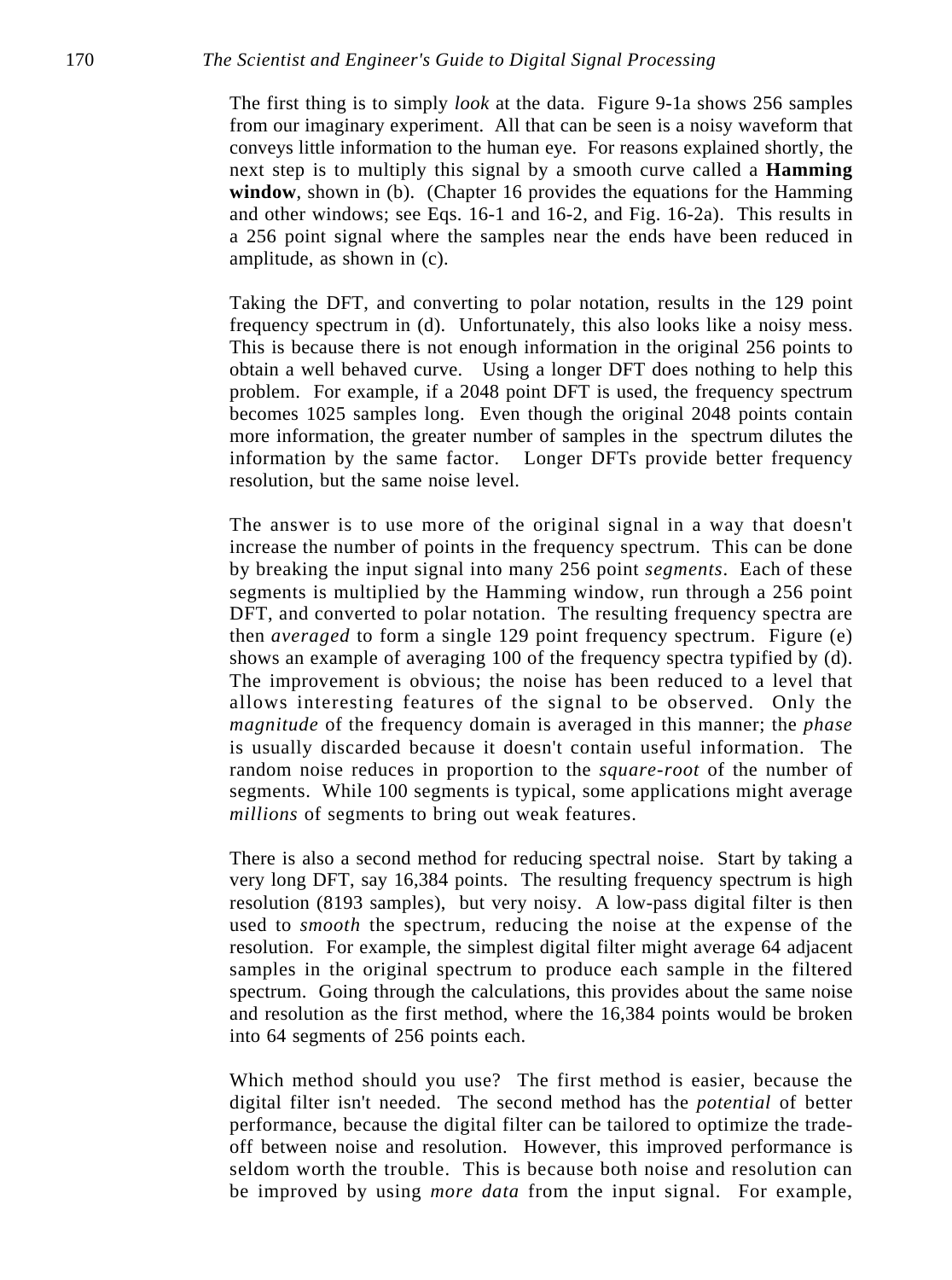

An example of spectral analysis. Figure (a) shows 256 samples taken from a (simulated) undersea microphone at a rate of 160 samples per second. This signal is multiplied by the Hamming window shown in (b), resulting in the windowed signal in (c). The frequency spectrum of the windowed signal is found using the DFT, and is displayed in (d) (magnitude only). Averaging 100 of these spectra reduces the random noise, resulting in the averaged frequency spectrum shown in (e).

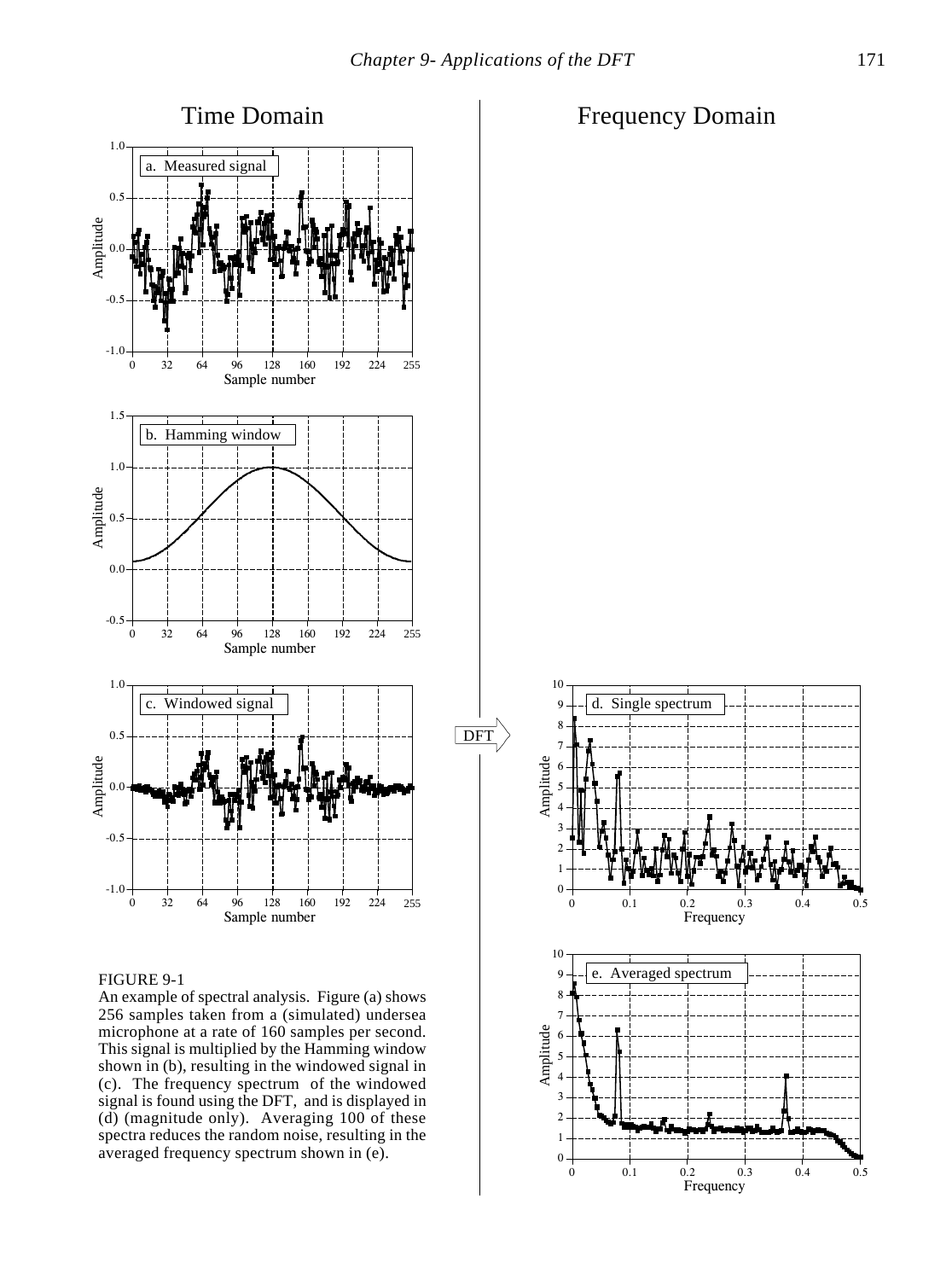imagine breaking the acquired data into 10,000 segments of 16,384 samples each. This resulting frequency spectrum is high resolution (8193 points) *and* low noise (10,000 averages). Problem solved! For this reason, we will only look at the averaged segment method in this discussion.

Figure 9-2 shows an example spectrum from our undersea microphone, illustrating the features that commonly appear in the frequency spectra of acquired signals. Ignore the sharp peaks for a moment. Between 10 and 70 hertz, the signal consists of a relatively flat region. This is called **white noise** because it contains an equal amount of all frequencies, the same as white light. It results from the noise on the time domain waveform being *uncorrelated* from sample-to-sample. That is, knowing the noise value present on any one sample provides no information on the noise value present on any other sample. For example, the random motion of electrons in electronic circuits produces white noise. As a more familiar example, the sound of the water spray hitting the shower floor is white noise. The white noise shown in Fig. 9-2 could be originating from any of several sources, including the analog electronics, or the ocean itself.

Above 70 hertz, the white noise rapidly decreases in amplitude. This is a result of the roll-off of the antialias filter. An ideal filter would pass all frequencies below 80 hertz, and block all frequencies above. In practice, a perfectly sharp cutoff isn't possible, and you should expect to see this gradual drop. If you don't, suspect that an aliasing problem is present.

Below about 10 hertz, the noise rapidly increases due to a curiosity called **1/f noise** (one-over-f noise). 1/f noise is a mystery. It has been measured in very diverse systems, such as traffic density on freeways and electronic noise in transistors. It probably could be measured in all systems, if you look low enough in frequency. In spite of its wide occurrence, a general theory and understanding of 1/f noise has eluded researchers. The cause of this noise can be identified in some specific systems; however, this doesn't answer the question of why 1/f noise is everywhere. For common analog electronics and most physical systems, the transition between white noise and 1/f noise occurs between about 1 and 100 hertz.

Now we come to the sharp peaks in Fig. 9-2. The easiest to explain is at 60 hertz, a result of electromagnetic interference from commercial electrical power. Also expect to see smaller peaks at multiples of this frequency (120, 180, 240 hertz, etc.) since the power line waveform is not a *perfect* sinusoid. It is also common to find interfering peaks between 25-40 kHz, a favorite for designers of switching power supplies. Nearby radio and television stations produce interfering peaks in the megahertz range. Low frequency peaks can be caused by components in the system vibrating when shaken. This is called *microphonics*, and typically creates peaks at 10 to 100 hertz.

Now we come to the actual signals. There is a strong peak at 13 hertz, with weaker peaks at 26 and 39 hertz. As discussed in the next chapter, this is the frequency spectrum of a nonsinusoidal periodic waveform. The peak at 13 hertz is called the fundamental frequency, while the peaks at 26 and 39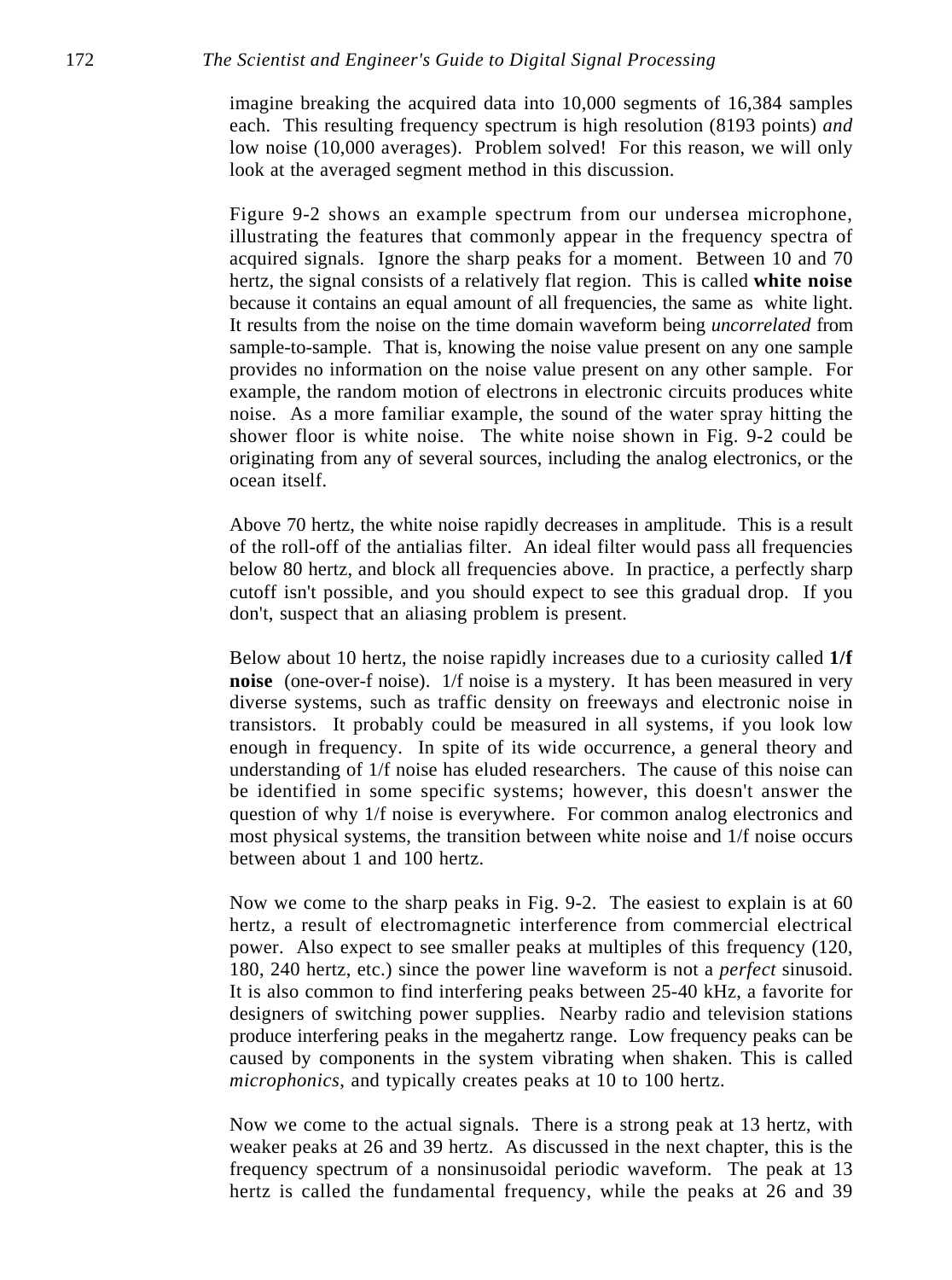

Example frequency spectrum. Three types of features appear in the spectra of acquired signals: (1) random noise, such as white noise and 1/f noise, (2) interfering signals from power lines, switching power supplies, radio and TV stations, microphonics, etc., and (3) real signals, usually appearing as a fundamental plus harmonics. This example spectrum (magnitude only) shows several of these features.



hertz are referred to as the second and third harmonic respectively. You would also expect to find peaks at other multiples of 13 hertz, such as 52, 65, 78 hertz, etc. You don't see these in Fig. 9-2 because they are buried in the white noise. This 13 hertz signal might be generated, for example, by a submarines's three bladed propeller turning at 4.33 revolutions per second. This is the basis of *passive* sonar, identifying undersea sounds by their frequency and harmonic content.

Suppose there are peaks very close together, such as shown in Fig. 9-3. There are two factors that limit the frequency resolution that can be obtained, that is, how close the peaks can be without merging into a single entity. The first factor is the length of the DFT. The frequency spectrum produced by an *N* point DFT consists of  $N/2 + 1$  samples equally spaced between zero and onehalf of the sampling frequency. To separate two closely spaced frequencies, the sample spacing must be *smaller* than the distance between the two peaks. For example, a 512 point DFT is sufficient to separate the peaks in Fig. 9-3, while a 128 point DFT is not.



FIGURE 9-3 Frequency spectrum resolution. The longer the DFT, the better the ability to separate closely spaced features. In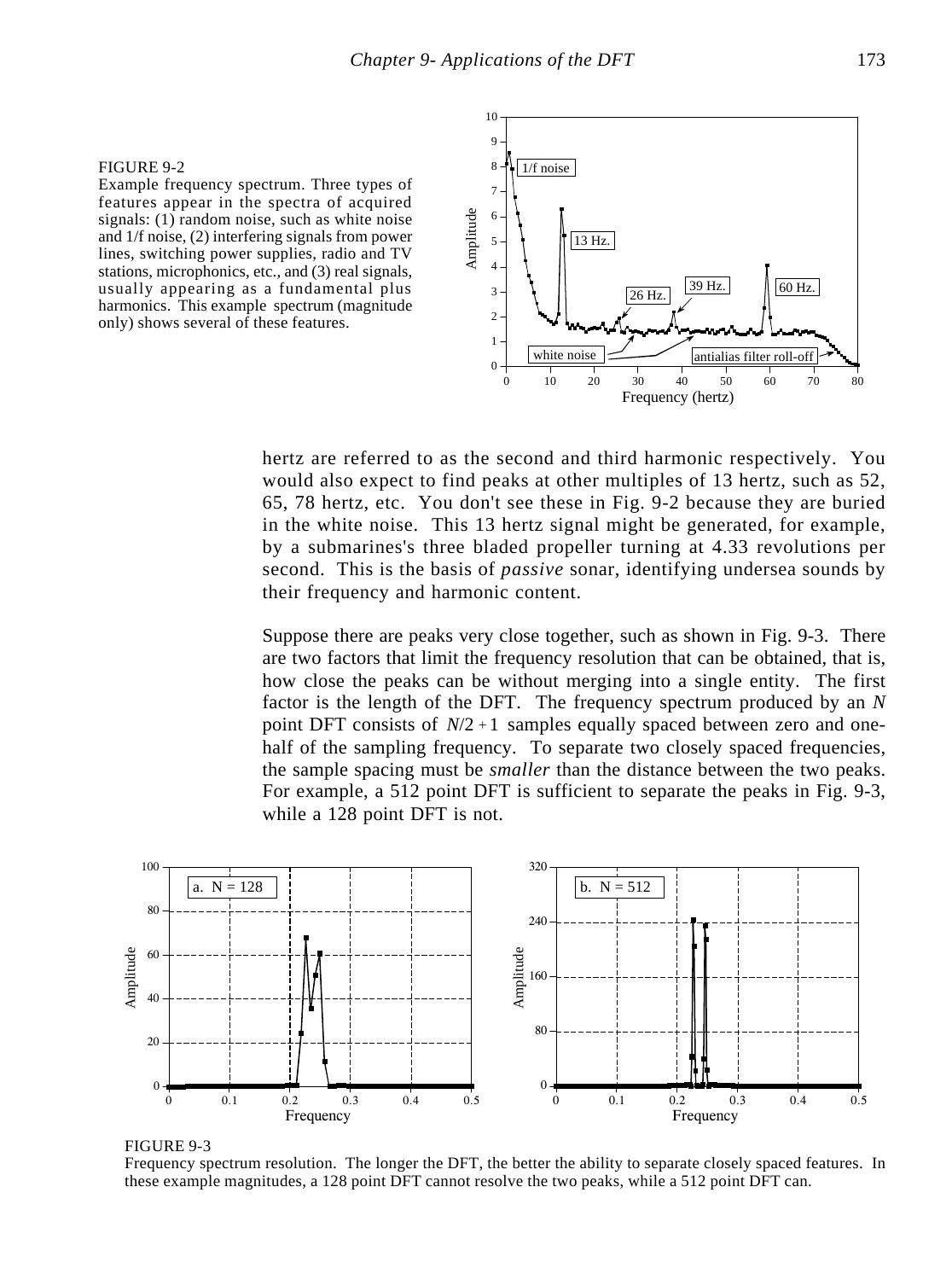The second factor limiting resolution is more subtle. Imagine a signal created by adding two sine waves with only a slight difference in their frequencies. Over a short segment of this signal, say a few periods, the waveform will look like a *single* sine wave. The closer the frequencies, the longer the segment must be to conclude that more than one frequency is present. In other words, the *length* of the signal limits the frequency resolution. This is distinct from the first factor, because the *length of the input signal* does not have to be the same as the *length of the DFT*. For example, a 256 point signal could be padded with zeros to make it 2048 points long. Taking a 2048 point DFT produces a frequency spectrum with 1025 samples. The added zeros don't change the shape of the spectrum, they only provide more samples in the frequency domain. In spite of this very close sampling, the ability to separate closely spaced peaks would be only slightly better than using a 256 point DFT. When the DFT is the same length as the input signal, the resolution is limited about equally by these two factors. We will come back to this issue shortly.

Next question: What happens if the input signal contains a sinusoid with a frequency *between* two of the basis functions? Figure 9-4a shows the answer. This is the frequency spectrum of a signal composed of two sine waves, one having a frequency *matching* a basis function, and the other with a frequency *between* two of the basis functions. As you should expect, the first sine wave is represented as a single point. The other peak is more difficult to understand. Since it cannot be represented by a single sample, it becomes a peak with **tails** that extend a significant distance away.

The solution? Multiply the signal by a Hamming window before taking the DFT, as was previously discussed. Figure (b) shows that the spectrum is changed in three ways by using the window. First, the two peaks are made to look more alike. This is good. Second, the tails are greatly reduced.



### FIGURE 9-4

Example of using a window in spectral analysis. Figure (a) shows the frequency spectrum (magnitude only) of a signal consisting of two sine waves. One sine wave has a frequency exactly equal to a basis function, allowing it to be represented by a single sample. The other sine wave has a frequency *between* two of the basis functions, resulting in *tails* on the peak. Figure (b) shows the frequency spectrum of the same signal, but with a Blackman window applied before taking the DFT. The window makes the peaks look the same and reduces the tails, but broadens the peaks.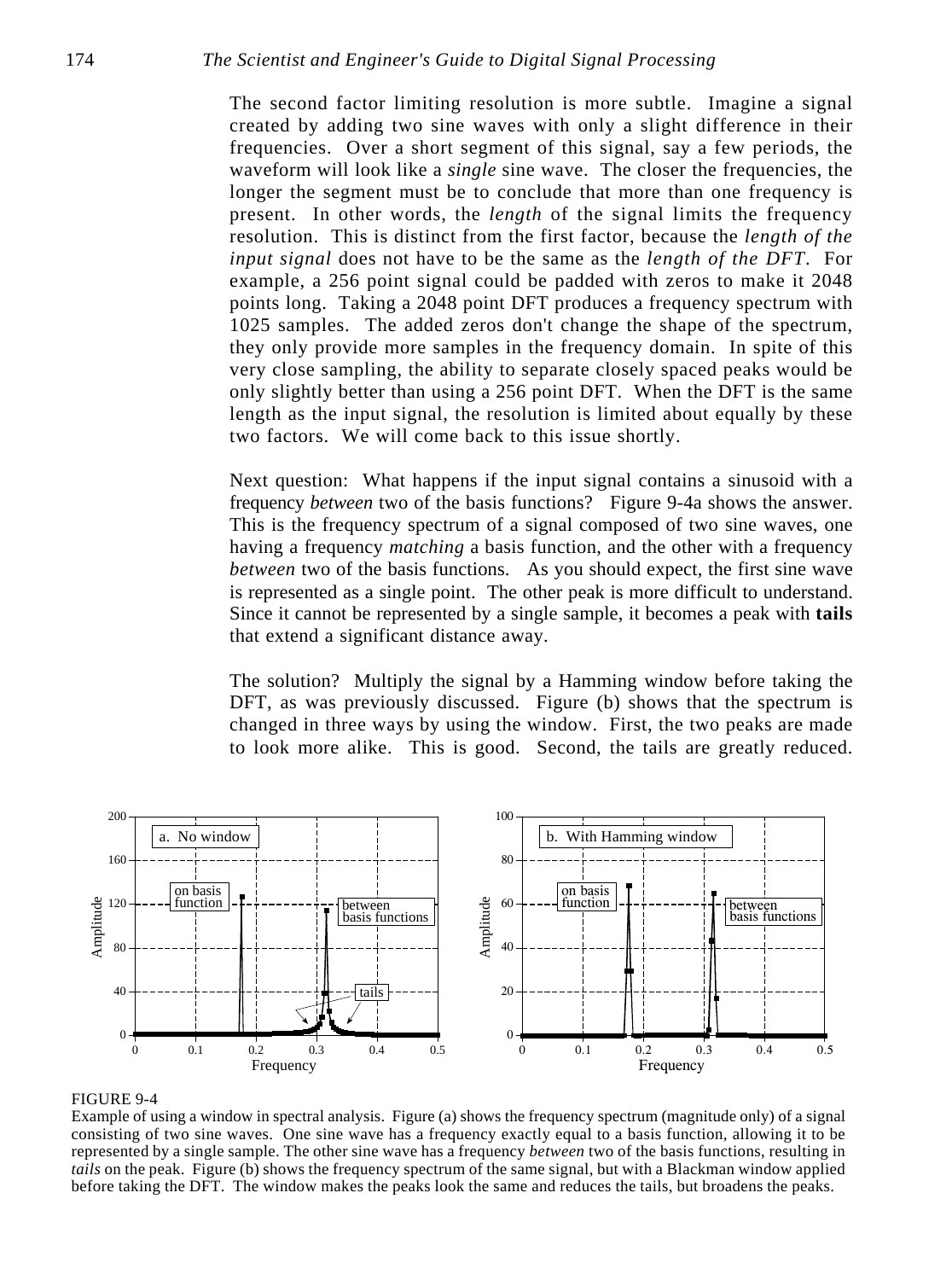This is also good. Third, the window reduces the resolution in the spectrum by making the peaks wider. This is bad. In DSP jargon, windows provide a tradeoff between *resolution* (the width of the peak) and *spectral leakage* (the amplitude of the tails).

To explore the theoretical aspects of this in more detail, imagine an infinitely long discrete sine wave at a frequency of 0.1 the sampling rate. The frequency spectrum of this signal is an infinitesimally narrow peak, with all other frequencies being zero. Of course, neither this signal nor its frequency spectrum can be brought into a digital computer, because of their infinite and infinitesimal nature. To get around this, we change the signal in two ways, both of which distort the true frequency spectrum.

First, we *truncate* the information in the signal, by multiplying it by a window. For example, a 256 point *rectangular window* would allow 256 points to retain their correct value, while all the other samples in the infinitely long signal would be set to a value of zero. Likewise, the Hamming window would *shape* the retained samples, besides setting all points outside the window to zero. The signal is still infinitely long, but only a finite number of the samples have a nonzero value.

How does this windowing affect the frequency domain? As discussed in Chapter 10, when two time domain signals are *multiplied*, the corresponding frequency domains are *convolved*. Since the original spectrum is an infinitesimally narrow peak (i.e., a delta function), the spectrum of the windowed signal is the spectrum of the window shifted to the location of the peak. Figure 9-5 shows how the spectral peak would appear using four different window options (If you need a refresher on dB, look ahead to Chapter 14). Figure 9-5a results from a rectangular window. Figures (b) and (c) result from using two popular windows, the Hamming and the Blackman (as previously mentioned, see Eqs. 16-1 and 16-2, and Fig. 16-2a for information on these windows).

As shown in Fig. 9-5, all these windows have degraded the original spectrum by broadening the peak and adding tails composed of numerous side lobes. This is an unavoidable result of using only a portion of the original time domain signal. Here we can see the tradeoff between the three windows. The Blackman has the widest main lobe (bad), but the lowest amplitude tails (good). The rectangular window has the narrowest main lobe (good) but the largest tails (bad). The Hamming window sits between these two.

Notice in Fig. 9-5 that the frequency spectra are continuous curves, not discrete samples. After windowing, the time domain signal is still infinitely long, even though most of the samples are zero. This means that the frequency spectrum consists of  $\infty/2 + 1$  samples between 0 and 0.5, the same as a continuous line.

This brings in the second way we need to modify the time domain signal to allow it to be represented in a computer: *select N points from the signal*. These *N* points must contain all the nonzero points identified by the window, but may also include any number of the zeros. This has the effect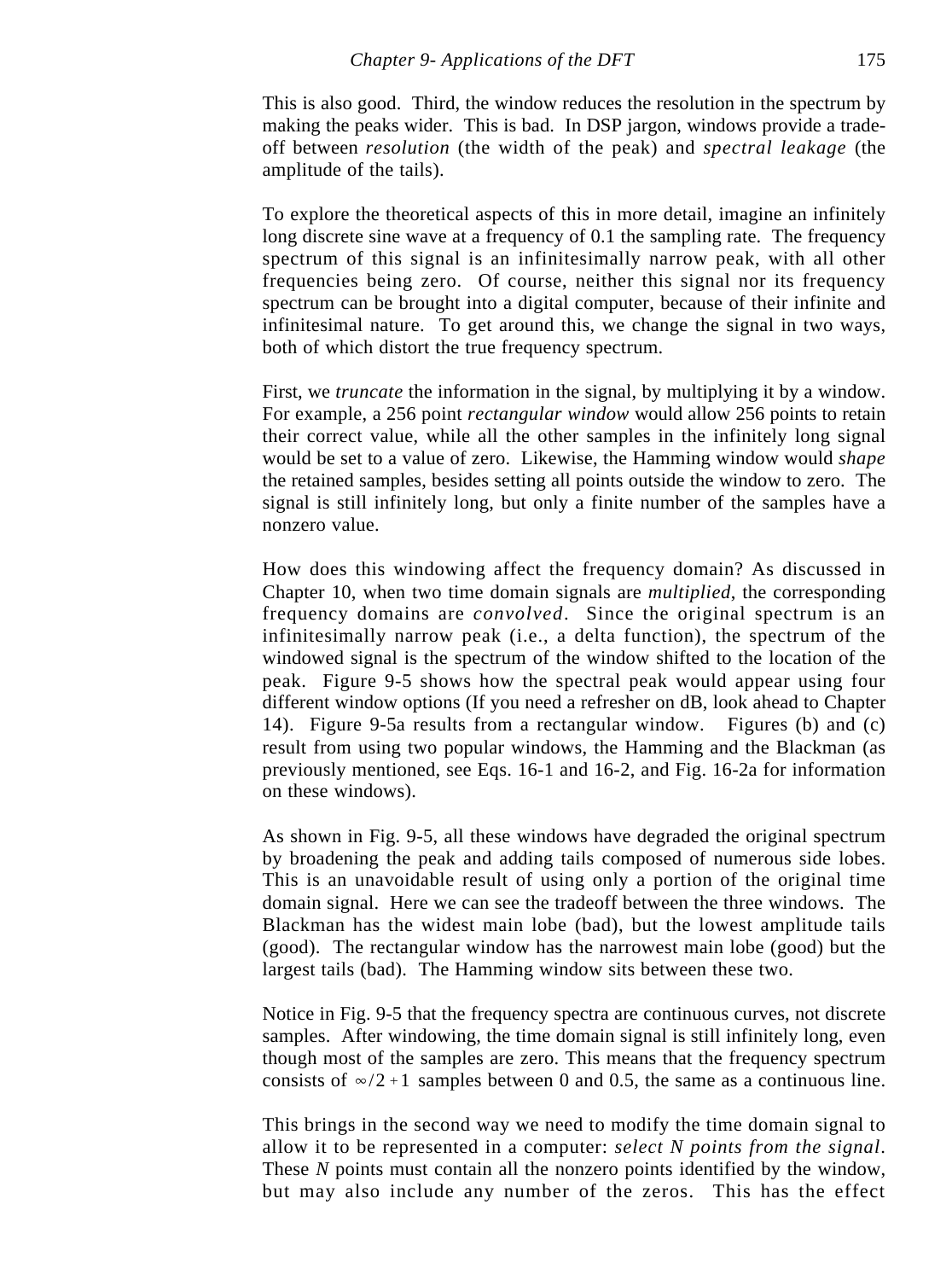

### FIGURE 9-5

Detailed view of a spectral peak using various windows. Each peak in the frequency spectrum is a central lobe surrounded by tails formed from side lobes. By changing the window shape, the amplitude of the side lobes can be reduced at the expense of making the main lobe wider. The rectangular window, (a), has the narrowest main lobe but the largest amplitude side lobes. The Hamming window, (b), and the Blackman window, (c), have lower amplitude side lobes at the expense of a wider main lobe. The flat-top window, (d), is used when the amplitude of a peak must be accurately measured. These curves are for 255 point windows; longer windows produce proportionately narrower peaks.

of *sampling* the frequency spectrum's continuous curve. For example, if *N* is chosen to be 1024, the spectrum's continuous curve will be sampled 513 times between 0 and 0.5. If *N* is chosen to be much larger than the window length, the samples in the frequency domain will be close enough that the peaks and valleys of the continuous curve will be preserved in the new spectrum. If *N* is made the same as the window length, the fewer number of samples in the spectrum results in the regular pattern of peaks and valleys turning into irregular tails, depending on where the samples happen to fall. This explains why the two peaks in Fig. 9- 4a do not look alike. Each peak in Fig 9-4a is a *sampling* of the underlying curve in Fig. 9-5a. The presence or absence of the tails depends on where the samples are taken in relation to the peaks and valleys. If the sine wave exactly matches a basis function, the samples occur exactly at the valleys, eliminating the tails. If the sine wave is between two basis functions, the samples occur somewhere along the peaks and valleys, resulting in various patterns of tails.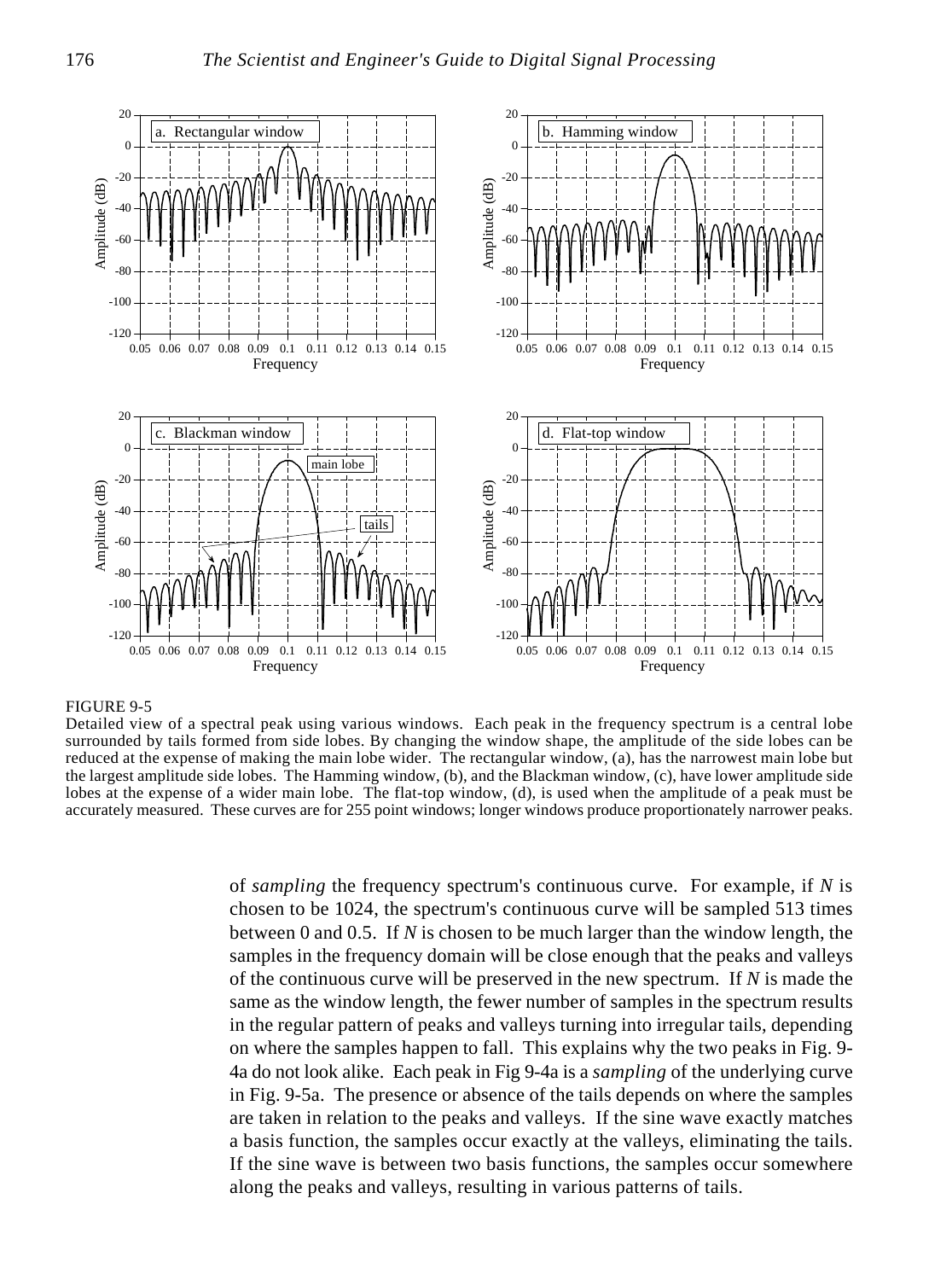This leads us to the **flat-top window**, shown in Fig. 9-5d. In some applications the *amplitude* of a spectral peak must be measured very accurately. Since the DFT's frequency spectrum is formed from samples, there is nothing to guarantee that a sample will occur exactly at the top of a peak. More than likely, the nearest sample will be slightly off-center, giving a value lower than the true amplitude. The solution is to use a window that produces a spectral peak with a *flat top*, insuring that one or more of the samples will always have the correct peak value. As shown in Fig. 9-5d, the penalty for this is a very broad main lobe, resulting in poor frequency resolution.

As it turns out, the shape we want for a flat-top window is exactly the same shape as the filter kernel of a low-pass filter. We will discuss the theoretical reasons for this in later chapters; for now, here is a cookbook description of how the technique is used. Chapter 16 discusses a low-pass filter called the *windowed-sinc.* Equation 16-4 describes how to generate the filter kernel (which we want to use as a window), and Fig. 16-4a illustrates the typical shape of the curve. To use this equation, you will need to know the value of two parameters: *M* and  $f_c$ . These are found from the relations:  $M = N - 2$ , and  $f_c = s/N$ , where *N* is the length of the DFT being used, and *s* is the number of samples you want on the flat portion of the peak (usually between 3 and 5). Table 16-1 shows a program for calculating the filter kernel (our window), including two subtle features: the normalization constant, *K*, and how to avoid a divide-by-zero error on the center sample. When using this method, remember that a DC value of *one* in the time domain will produce a peak of amplitude *one* in the frequency domain. However, a sinusoid of amplitude *one* in the time domain will only produce a spectral peak of amplitude *one-half.* (This is discussed in the last chapter: *Synthesis, Calculating the Inverse DFT*).

### **Frequency Response of Systems**

Systems are analyzed in the *time domain* by using convolution. A similar analysis can be done in the *frequency domain.* Using the Fourier transform, every input signal can be represented as a group of cosine waves, each with a specified amplitude and phase shift. Likewise, the DFT can be used to represent every output signal in a similar form. This means that any linear system can be *completely* described by how it changes the amplitude and phase of cosine waves passing through it. This information is called the system's **frequency response.** Since both the impulse response and the frequency response contain complete information about the system, there must be a oneto-one correspondence between the two. Given one, you can calculate the other. The relationship between the impulse response and the frequency response is one of the foundations of signal processing: *A system's frequency response is the Fourier Transform of its impulse response*. Figure 9-6 illustrates these relationships.

Keeping with standard DSP notation, impulse responses use lower case variables, while the corresponding frequency responses are upper case. Since *h*[ ] is the common symbol for the impulse response, *H*[ ] is used for the frequency response. Systems are described in the time domain by convolution, that is: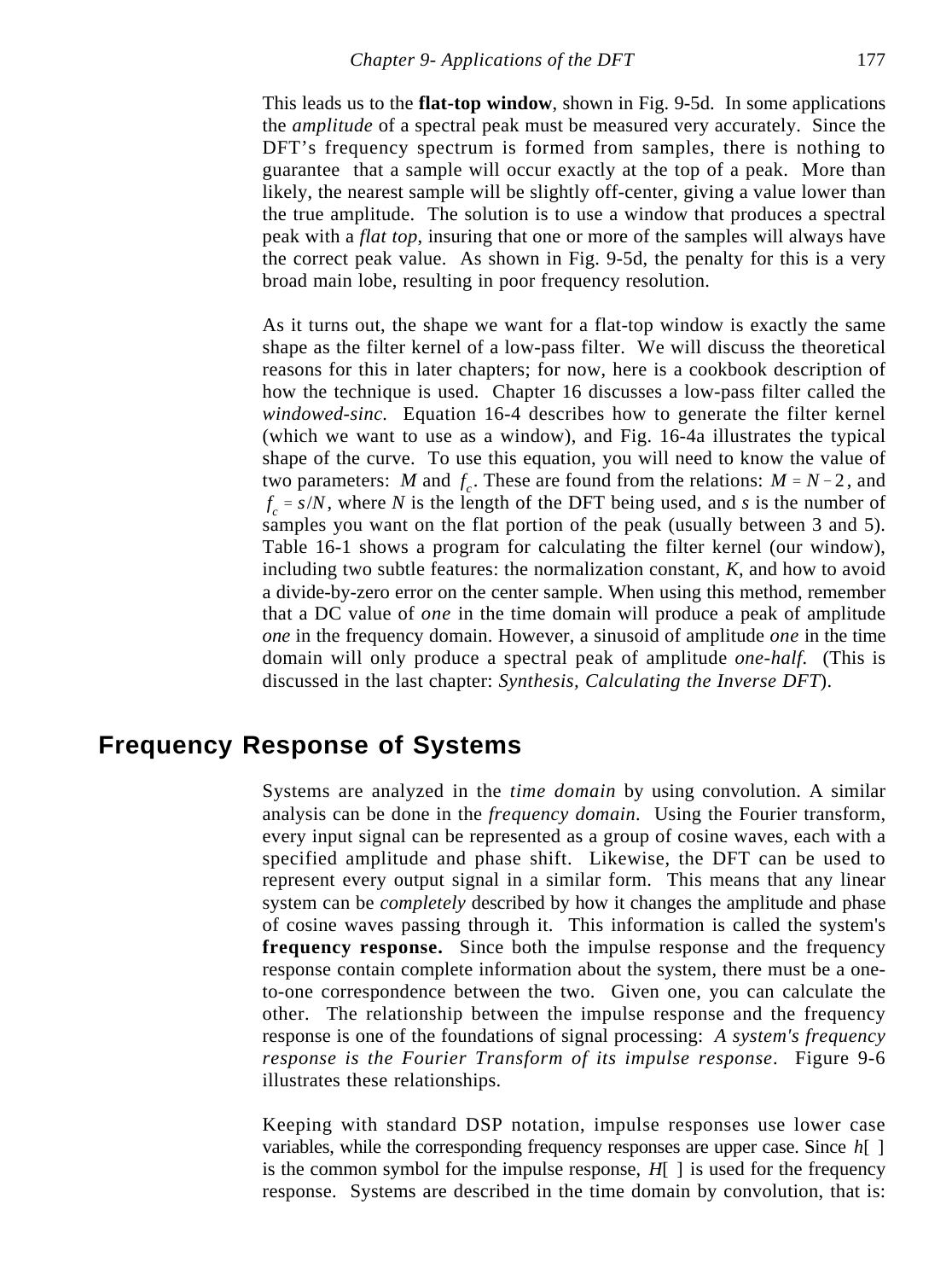$x[n] \times h[n] = y[n]$ . In the frequency domain, the input spectrum is *multiplied* by the frequency response, resulting in the output spectrum. As an equation:  $X[f] \times H[f] = Y[f]$ . That is, *convolution* in the time domain corresponds to *multiplication* in the frequency domain.

Figure 9-7 shows an example of using the DFT to convert a system's impulse response into its frequency response. Figure (a) is the impulse response of the system. Looking at this curve isn't going to give you the slightest idea what the system does. Taking a 64 point DFT of this impulse response produces the frequency response of the system, shown in (b). Now the function of this system becomes obvious, it passes frequencies between 0.2 and 0.3, and rejects all others. It is a band-pass filter. The *phase* of the frequency response could also be examined; however, it is *more* difficult to interpret and *less* interesting. It will be discussed in upcoming chapters.

Figure (b) is very jagged due to the low number of samples defining the curve. This situation can be improved by **padding** the impulse response with zeros before taking the DFT. For example, adding zeros to make the impulse response 512 samples long, as shown in (c), results in the higher resolution frequency response shown in (d).

How much resolution can you obtain in the frequency response? The answer is: *infinitely* high, if you are willing to pad the impulse response with an *infinite* number of zeros. In other words, there is nothing limiting the frequency resolution except the length of the DFT. This leads to a very important concept. Even though the impulse response is a *discrete* signal, the corresponding frequency response is *continuous*. An *N* point DFT of the impulse response provides  $N/2 + 1$  *samples* of this continuous curve. If you make the DFT longer, the resolution improves, and you obtain a better idea of



### FIGURE 9-6

Comparing system operation in the time and frequency domains. In the time domain, an input signal is *convolved* with an impulse response, resulting in the output signal, that is,  $x[n] * h[n] = y[n]$ . In the frequency domain, an input spectrum is *multiplied* by a frequency response, resulting in the output spectrum, that is,  $X[f] \times H[f] = Y[f]$ . The DFT and the Inverse DFT relate the signals in the two domain.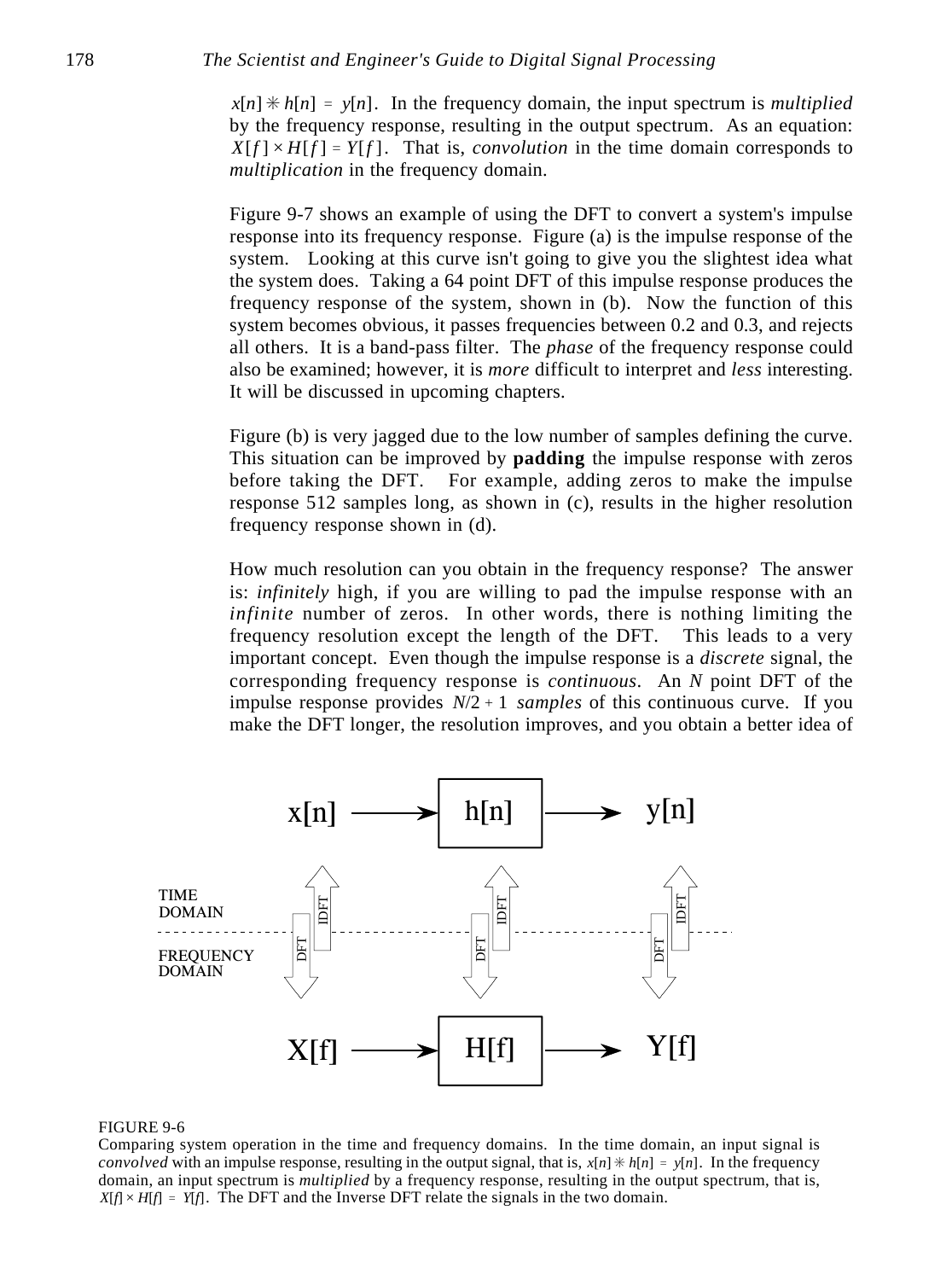

#### FIGURE 9-7

Finding the frequency response from the impulse response. By using the DFT, a system's impulse response, (a), can be transformed into the system's frequency response, (b). By padding the impulse response with zeros (c), higher resolution can be obtained in the frequency response, (d). Only the magnitude of the frequency response is shown in this example; discussion of the phase is postponed until the next chapter.

what the continuous curve looks like. Remember what the frequency response represents: amplitude and phase changes experienced by cosine waves as they pass through the system. Since the input signal can contain *any* frequency between 0 and 0.5, the system's frequency response *must* be a continuous curve over this range.

This can be better understood by bringing in another member of the Fourier transform family, the **Discrete Time Fourier Transform (DTFT)**. Consider an *N* sample signal being run through an *N* point DFT, producing an  $N/2$  + 1 sample frequency domain. Remember from the last chapter that the DFT considers the time domain signal to be *infinitely long* and *periodic*. That is, the *N* points are repeated over and over from negative to positive infinity. Now consider what happens when we start to pad the time domain signal with an ever increasing number of zeros, to obtain a finer and finer sampling in the frequency domain. Adding zeros makes the period of the time domain *longer*, while simultaneously making the frequency domain samples *closer together*.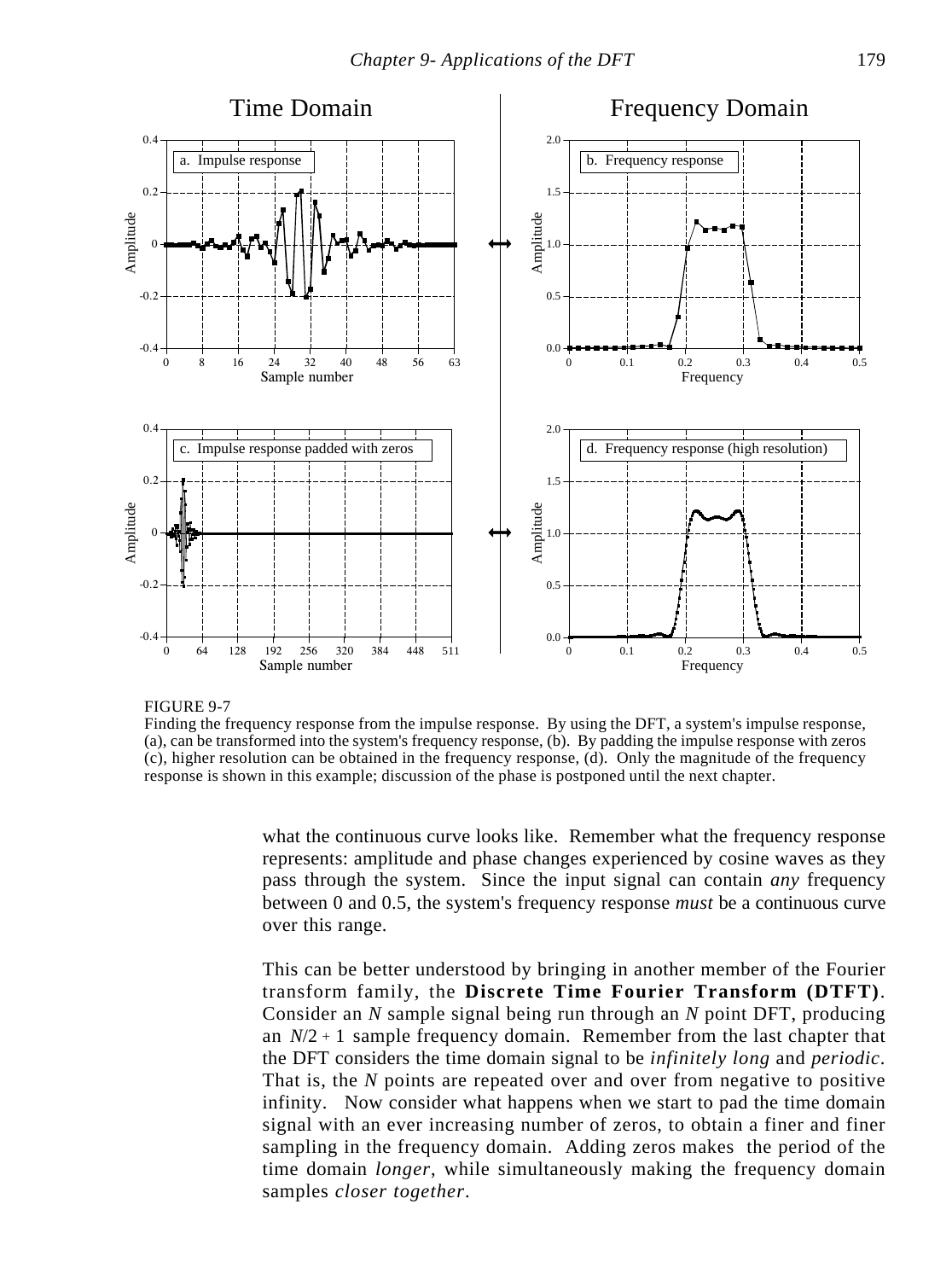Now we will take this to the extreme, by adding an *infinite* number of zeros to the time domain signal. This produces a different situation in two respects. First, the time domain signal now has an infinitely long period. In other words, it has turned into an *aperiodic* signal. Second, the frequency domain has achieved an infinitesimally small spacing between samples. That is, it has become a *continuous signal*. This is the DTFT, the procedure that changes a discrete aperiodic signal in the time domain into a frequency domain that is a continuous curve. In mathematical terms, a system's frequency response is found by taking the DTFT of its impulse response. Since this cannot be done in a computer, the DFT is used to calculate a *sampling* of the true frequency response. This is the difference between what you do in a computer (the DFT) and what you do with mathematical equations (the DTFT).

### **Convolution via the Frequency Domain**

Suppose that you despise convolution. What are you going to do if given an input signal and impulse response, and need to find the resulting output signal? Figure 9-8 provides an answer: transform the two signals into the frequency domain, multiply them, and then transform the result back into the time domain. This replaces one convolution with two DFTs, a multiplication, and an Inverse DFT. Even though the intermediate steps are very different, the output is *identical* to the standard convolution algorithm.

Does anyone hate convolution enough to go to this trouble? The answer is yes. Convolution is avoided for two reasons. First, convolution is *mathematically* difficult to deal with. For instance, suppose you are given a system's impulse response, and its output signal. How do you calculate what the input signal is? This is called **deconvolution**, and is virtually impossible to understand in the time domain. However, deconvolution can be carried out in the frequency domain as a simple *division*, the inverse operation of multiplication. The frequency domain becomes attractive whenever the complexity of the Fourier Transform is less than the complexity of the convolution. This isn't a matter of which you like better; it is a matter of which you hate less.

The second reason for avoiding convolution is *computation speed*. For example, suppose you design a digital filter with a kernel (impulse response) containing 512 samples. Using a 200 MHz personal computer with floating point numbers, each sample in the output signal requires about one millisecond to calculate, using the standard convolution algorithm. In other words, the throughput of the system is only about 1,000 samples per second. This is 40 times too slow for high-fidelity audio, and 10,000 times too slow for television quality video!

The standard convolution algorithm is slow because of the large number of multiplications and additions that must be calculated. Unfortunately, simply bringing the problem into the frequency domain via the DFT doesn't help at all. Just as many calculations are required to calculate the DFTs, as are required to directly calculate the convolution. A breakthrough was made in the problem in the early 1960s when the *Fast Fourier Transform* (FFT) was developed.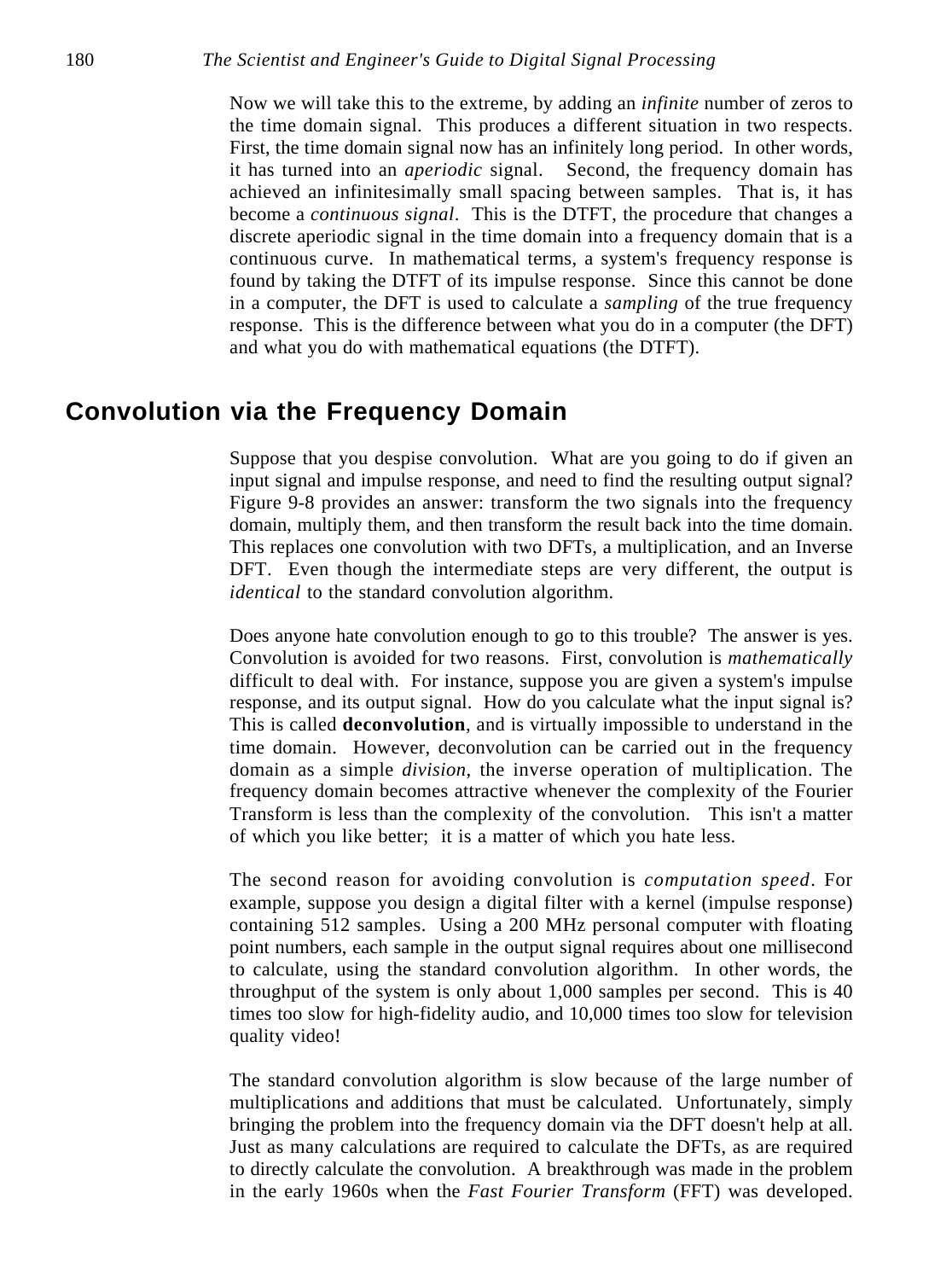

FIGURE 9-8

Frequency domain convolution. In the *time domain*, *x*[*n*] is convolved with *h*[*n*] resulting in *y*[*n*], as is shown in Figs. (a), (d), and (g). This same procedure to be accomplished in the *frequency domain.* The DFT is used to find the frequency spectrum of the input signal, (b) & (c), and the system's frequency response, (e) & (f). Multiplying these two frequency domain signals results in the frequency spectrum of the output signal, (h)  $\&$  (i). The Inverse DFT is then used to find the output signal, (g).

The FFT is a clever algorithm for rapidly calculating the DFT. Using the FFT, convolution by multiplication in the frequency domain can be hundreds of times faster than conventional convolution. Problems that take hours of calculation time are reduced to only minutes. This is why people get excited about the FFT, and processing signals in the frequency domain. The FFT will be presented in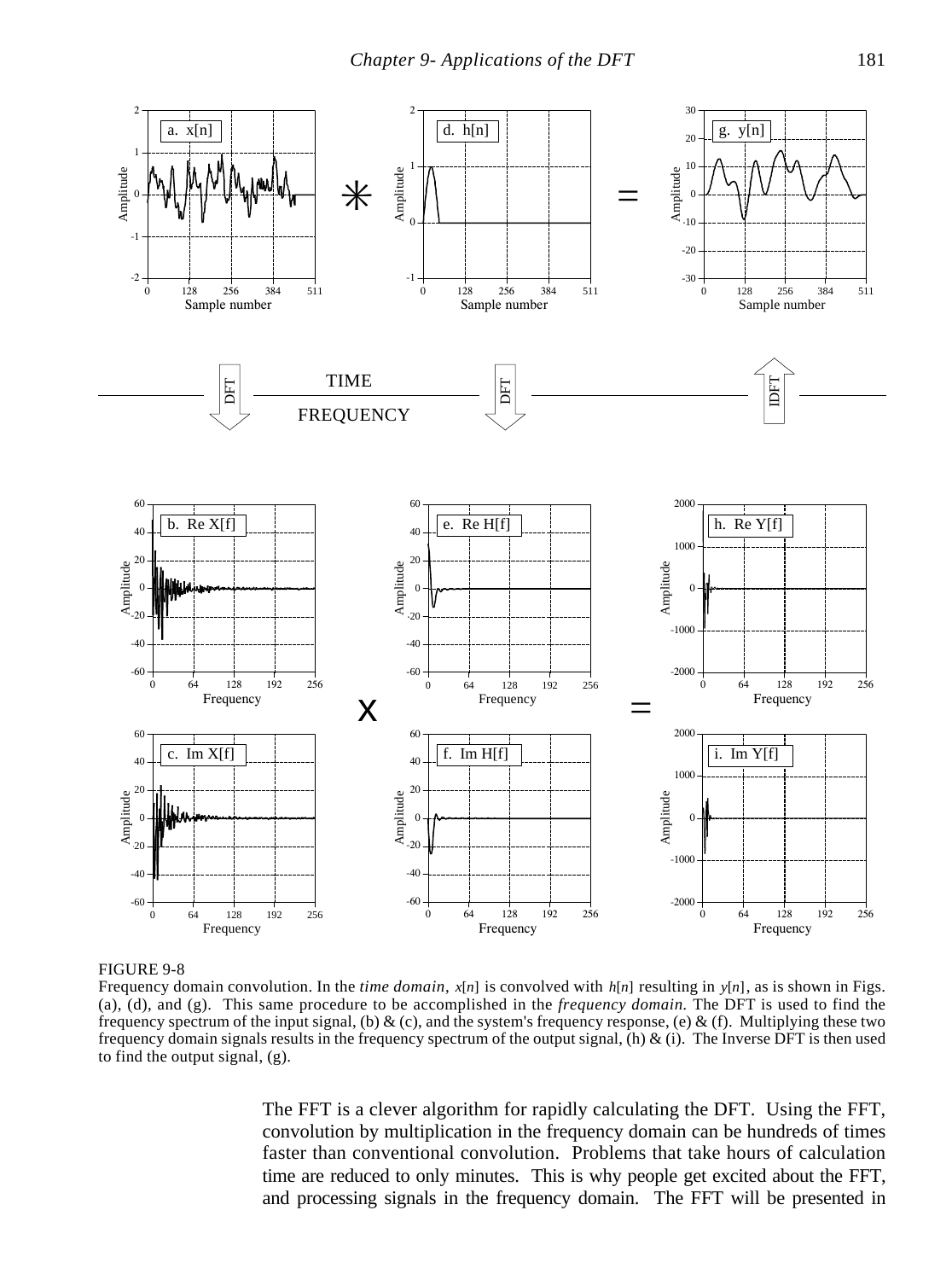Chapter 12, and the method of FFT convolution in Chapter 18. For now, focus on how signals are convolved by frequency domain multiplication.

To start, we need to define how to multiply one frequency domain signal by another, i.e., what it means to write:  $X[f] \times H[f] = Y[f]$ . In polar form, the magnitudes are multiplied: *MagY*[ $f$ ] = *MagX*[ $f$ ] × *MagH*[ $f$ ], and the phases are added: *PhaseY*[ $f$ ] = *PhaseX*[ $f$ ] + *PhaseH*[ $f$ ]. To understand this, imagine a cosine wave entering a system with some amplitude and phase. Likewise, the output signal is also a cosine wave with some amplitude and phase. The polar form of the frequency response directly describes how the two amplitudes are related and how the two phases are related.

When frequency domain multiplication is carried out in *rectangular form* there are cross terms between the real and imaginary parts. For example, a sine wave entering the system can produce both cosine and sine waves in the output. To multiply frequency domain signals in rectangular notation:

EQUATION 9-1 Multiplication of frequency domain signals in rectangular form:  $Y[f] = X[f] \times H[f]$ .

 $ReY[f] = ReX[f]$  *ReH*  $[f] - ImX[f]$  *ImH*  $[f]$  $Im Y[f] = Im X[f] Re H[f] + Re X[f] Im H[f]$ 

Focus on understanding multiplication using *polar notation*, and the idea of cosine waves passing through the system. Then simply accept that these more elaborate equations result when the same operations are carried out in rectangular form. For instance, let's look at the *division* of one frequency domain signal by another. In polar form, the division of frequency domain signals is achieved by the inverse operations we used for multiplication. To calculate:  $H[f] = Y[f]/X[f]$ , divide the magnitudes and subtract the phases, i.e.,  $\text{MagH}[f] = \text{MagY}[f]/\text{MagX}[f]$ ,  $\text{PhaseH}[f] = \text{PhaseY}[f] - \text{PhaseX}[f]$ . In rectangular form this becomes:

EQUATION 9-2 Division of frequency domain signals in rectangular form, where:  $H[f] = Y[f]/X[f]$ .

$$
Re H[f] = \frac{Re Y[f] Re X[f] + Im Y[f] Im X[f]}{Re X[f]^2 + Im X[f]^2}
$$
  

$$
Im H[f] = Im Y[f] Re X[f] - Re Y[f] Im X[f]
$$

$$
Im H[f] = \frac{Im Y[f] Re X[f] - Re Y[f] Im X[f]}{Re X[f]^2 + Im X[f]^2}
$$

Now back to frequency domain convolution. You may have noticed that we cheated slightly in Fig. 9-8. Remember, the convolution of an *N* point signal with an *M* point impulse response results in an  $N+M-1$  point output signal. We cheated by making the last part of the input signal all *zeros* to allow this expansion to occur. Specifically, (a) contains 453 nonzero samples, and (b) contains 60 nonzero samples. This means the convolution of the two, shown in (c), can fit comfortably in the 512 points provided.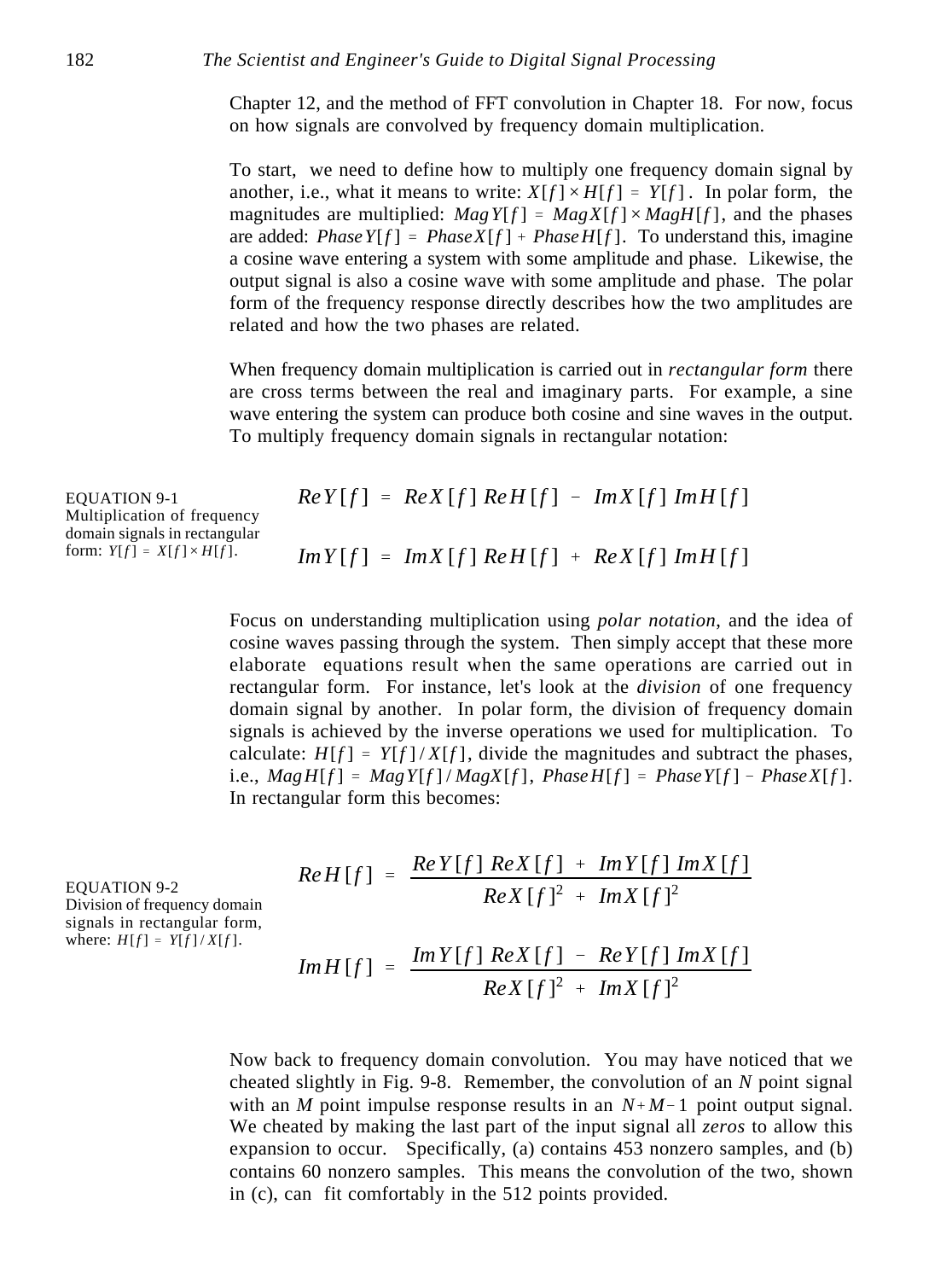

### FIGURE 9-9

Circular convolution. A 256 sample signal, (a), convolved with a 51 sample impulse response, (b), results in a 306 sample signal, (c). If this convolution is performed in the frequency domain using 256 point DFTs, the 306 points in the correct convolution cannot fit into the 256 samples provided. As shown in (d), samples 256 through 305 of the output signal are pushed into the next period to the right, where they *add* to the beginning of the next period's signal. Figure (e) is a single period of the resulting signal.

Now consider the more general case in Fig. 9-9. The input signal, (a), is 256 points long, while the impulse response, (b), contains 51 nonzero points. This makes the convolution of the two signals 306 samples long, as shown in (c). The problem is, if we use frequency domain multiplication to perform the convolution, there are only 256 samples *allowed* in the output signal. In other words, 256 point DFTs are used to move (a) and (b) into the frequency